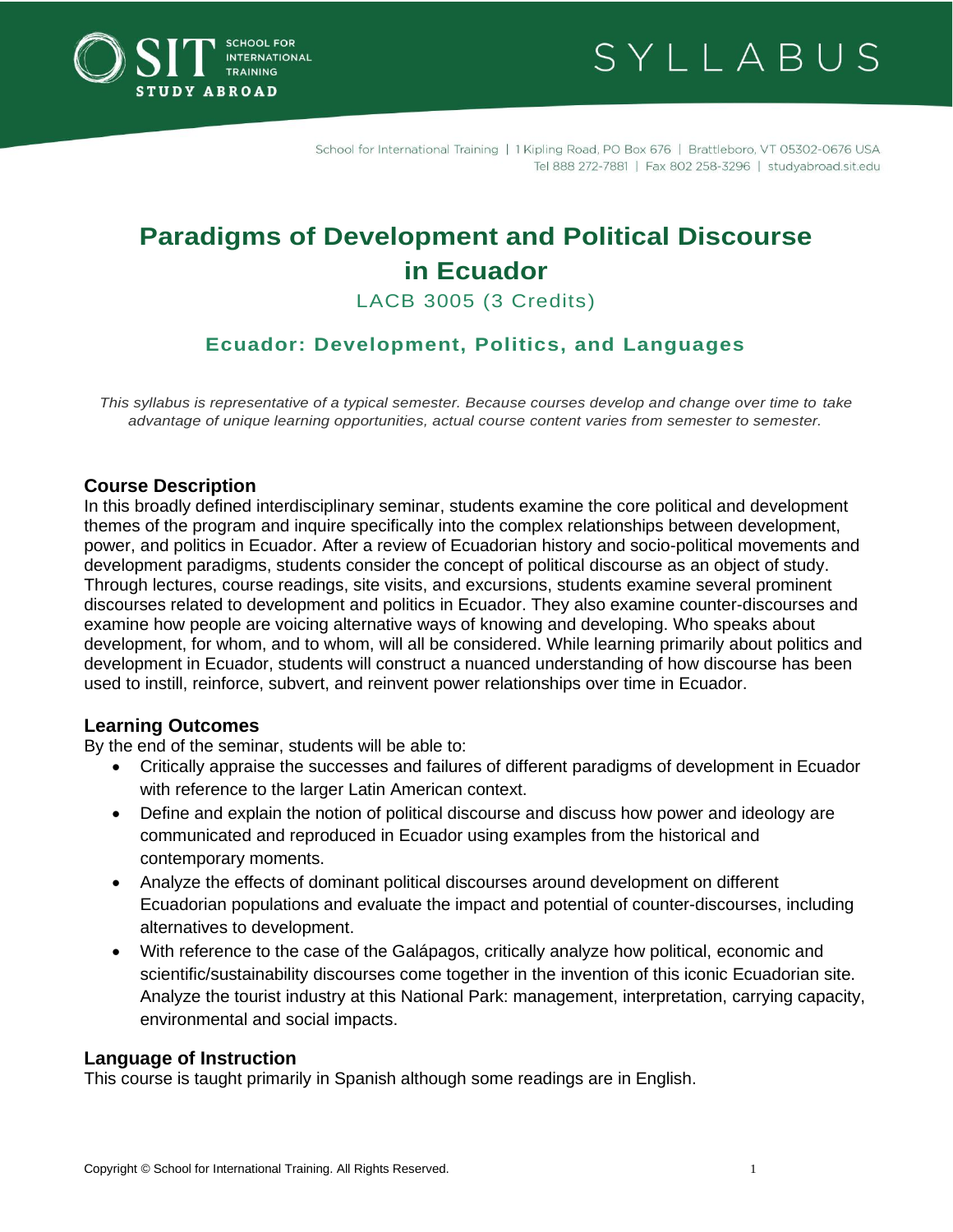## **Instructional Methods**

SIT's teaching and learning philosophy is grounded in the experiential learning theory developed by Kolb (1984; 2015) and informed by various scholars, such as Dewey, Piaget, Lewin, among others. Experiential learning theory recognizes that learning is an active process that is not confined to the formal curriculum; "knowledge is created through the transformation of experience" (Kolb, 2015, p. 49). Learning involves both content and process. Learning is holistic and happens through various life experiences upon which students draw to generate new ways of knowing and being. Learning involves a community and is a lifelong endeavor. Learning is transformational. The suggested four step-cycle of a *concrete experience*, *reflective observation*, *abstract conceptualization*, and *active experimentation* embedded in the experiential learning model is not linear and might not always happen in that specific order, as any learning is highly context dependent. These stages of taking part in a shared experience; reflecting on that experience by describing and interpreting it; challenging their own assumptions and beliefs to generate new knowledge; and ultimately applying new knowledge, awareness, skills, and attitudes in a variety of situations and contexts are important for students to engage in to become empowered lifelong learners.

## **Readings**

Please note that not all readings will be referred to directly in class. The readings are meant to provide background and/or supplemental and contextual support for the main lines of discussion in the seminar.

# **Course Schedule**

*\*Please be aware that topics and excursions may vary to take advantage of any emerging events, to accommodate changes in our lecturers' availability, and to respect any changes that would affect student safety. Students will be notified if this occurs.*

## **Module 1: The Context of Power and Politics in Ecuador**

- 1. **Brief overview of Ecuadorian history**. The module begins with an overview of Ecuador's history up from the Conquest/Colonial period until the 20<sup>th</sup> Century. Students will learn about the historical roots of social classification, interethnic relations, and regionalism.
- 2. **Ecuadorian political system: recent history (20-21centuries) and the key players**. This session continue from the last, emphasizing politics and the State. Students will follow military dictatorships, the return to democracy, and more recent political instability as it relates to the petroleum industry and foreign debt.
- 3. **Economics and social reality.** Students are introduced to the economic situation which underwrites many, if not most, of Ecuador's political challenges. The talk will cover the extractive industries, export policies and import substitution, neoliberalism and postneoliberalism, as well as such themes as the foreign debt moratorium, the banking crisis, and the interplay between the national and the global.
- 4. **US policy in Ecuador.** In this session, students examine the role of the US in shaping the current situation. Themes include bilateral relations, the Andean Initiative (Plan Colombia), sovereignty, trade, and migration.

#### Readings:

- Escobar, A. (2012). *La invención del desarrollo.* Popayán: Editorial Universidad del Cauca.
- Lucas, K. (2000). *Indigenous uprisings in Ecuador*. London: Catholic Institute for International Relations.
- Portes, A., & Hoffman, K. (2003). Latin American class structures: Their composition and change during the neoliberal era. *Latin American Research Review*, *38*(1), 41-82.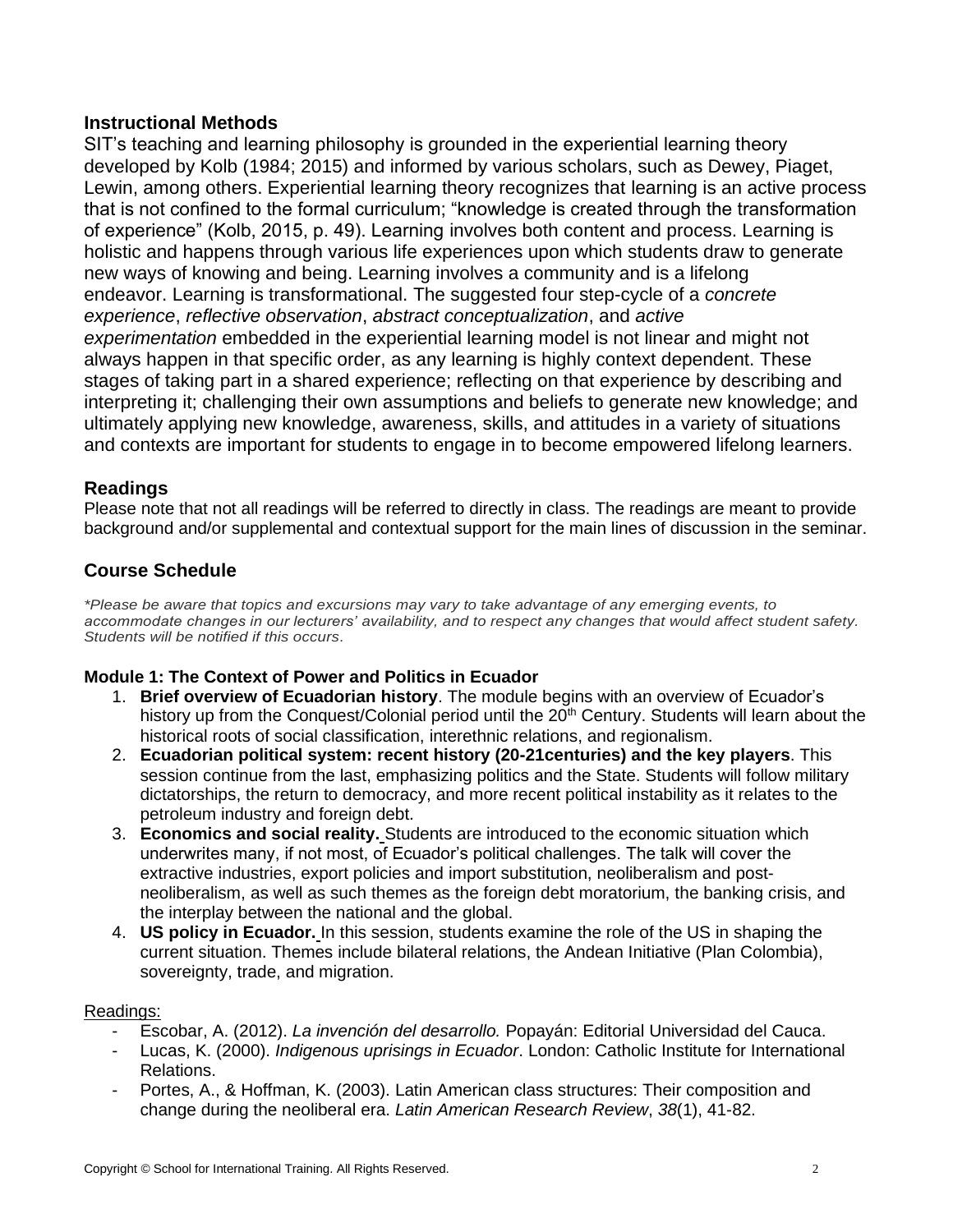- Rist, G. (2002). *El desarrollo: Historia de una creencia occidental.* Madrid: Los Libros de la Catarata.

## Assignment:

Power Relations and History Paper: Inquire about a relevant historical event in Ecuador, identify the key figures or actors involved, and analyze the power relations associated to it.

#### **Module 2: The notion of political discourse and official/State discourses of development in Ecuador**

In this module, students are introduced to political discourse. They study some of Ecuador's most dominant discourses as understood and imposed from above.

- 1. **What do we mean by discourse**? Thinking about politics in textual terms. How are ideology and power reproduced in language? How are some options foreclosed? Discourse as a tool of oppression and resistance. Globalization and neo-colonial concerns.
- 2. The **discourse of development.** The official national/international discourse of development. Ideology and development.
- 3. The **discourse of extractivism and the change of the productive matrix** in Ecuador. The point of view of those in favor.
- 4. The **discourse of Sumak Kawsay**. Roots, intentions, contested interpretations and applications.

#### Readings:

- Fairclough, N. and I. "Political Discourse Analysis and the Nature of Politics." *Political Discourse Analysis* (Routledge, 2012).
- Dávalos, P. (2014). *Alianza País o la reinvención del poder. Siete ensayos sobre el posneoliberalismo en el Ecuador.* Bogotá: Ediciones Desde Abajo.
- Lang, M., López, C., & Santillana, A. (Eds.). (2013). *Alternativas al capitalismo/colonialismo del Siglo XXI.* Quito: Fundación Rosa Luxemburg and Ediciones Abya Yala.
- Martínez Alier, J. (2014). *El ecologismo de los pobres.* Santiago de Chile: Editorial Quimantú.
- Sawyer, S. (2004). *Crude chronicles*. London: Duke University Press.
- Acosta, A., & Martínez, E. (Eds.). (2009). *El buen vivir: Una vía para el desarrollo.* Quito: Ediciones Abya Yala.
- Oviedo, A. (2011). ¿*Qué es el sumak kawsay?* Quito: Sumak Editores.

#### Assignment:

Development Paradigms Journal: Present selected notes taken from lectures and readings, and include your critical standpoint regarding hegemonic and counter-hegemonic development discourses.

#### **Model 3: Counter-discourses and social movements: indigenous/intercultural**

- 1. **Indigenous counter-discourses**–beyond or before sumac kawsay. Indigenous modes of understanding politics, the environment, "good governance", participating or not. Traditional cosmovisions meet the changing contemporary context.
- 2. **Discourse of interculturalism.**
- 3. **Other social movements** challenging the way key issues are understood and framed: (a) the feminist movement/women's movement in Ecuador, (b) LGBTIQ activism, and (c) the exercise of citizenship, human rights activism. The Ecuadorian Constitution as a new framework for the socialization of rights.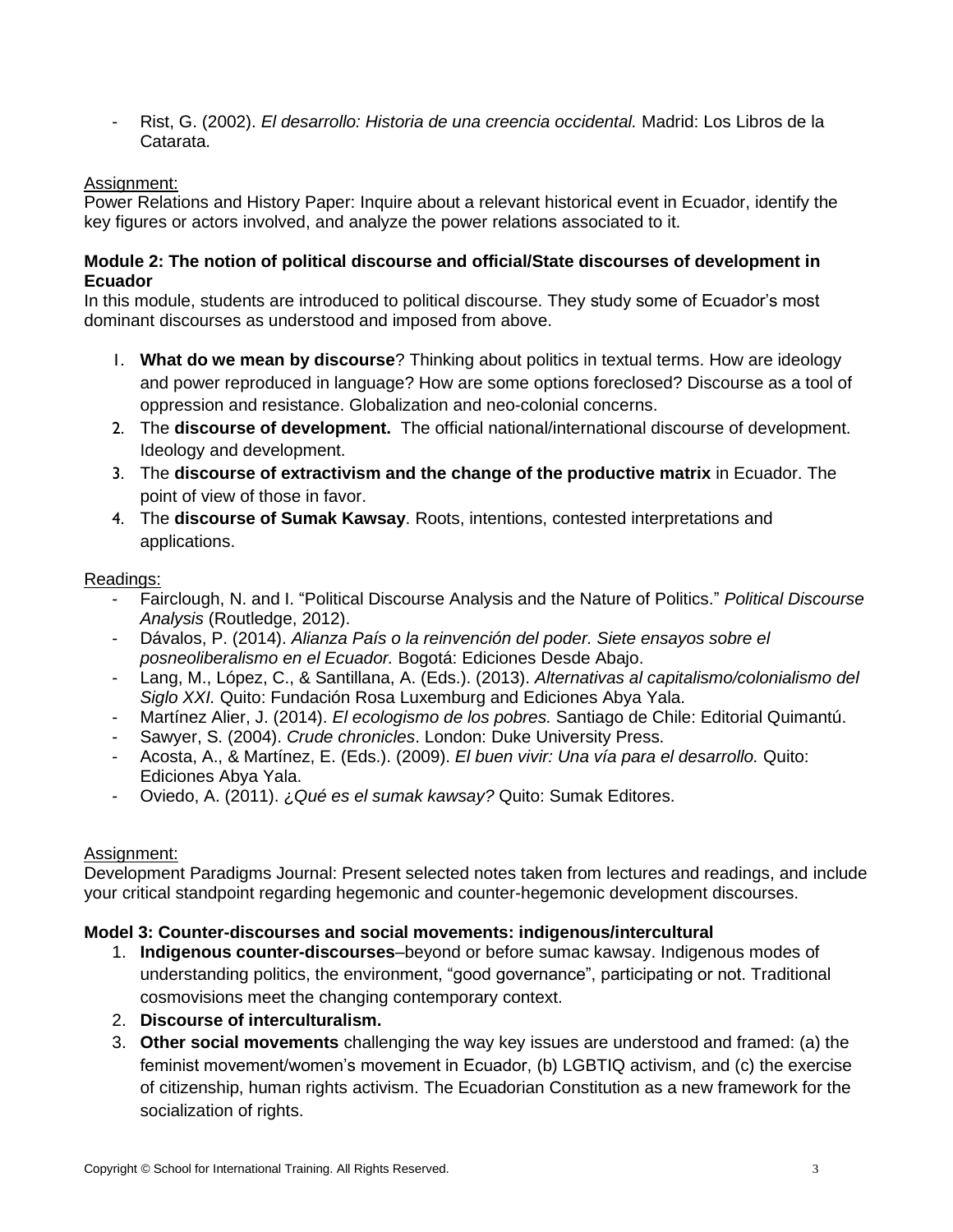Readings:

- Espinosa, F. (2008) *An Attempt to Decolonize the Ecuadorian State*. Quito: Boletín ICCI.
- Falconí, D., Castellanos, S. & Viteri, M.A. (2014) *Resentir lo queer en América Latina. Diálogos desde y con el sur.* Barcelona: Editorial Egales
- Handelsman, M. (2001). *Lo afro y la plurinacionalidad*. Quito: Ediciones Abya Yala.
- Walsh, C. (2009). *Interculturalidad, estado y sociedad: Luchas (de) coloniales de nuestra época.* Quito: FLACSO, UASB y Ediciones Abya Yala.

## Assignment:

Social Movements Paper: Discuss the current weakening and/or co-optation of social movements in Ecuador.

**Model 4: Counter-discourses and social movements, continued: Sustainability or Restoration?** Perhaps nowhere more than in the Galápagos we can see how a place is constructed through dramatically varying discourses. In this module, students will travel to the Galápagos to consider how politics, tourism economics and sustainability desires combine and clash.

## Readings:

- Quiroga, Diego. Crafting nature: the Galápagos and the making and unmaking of a 'natural laboratory," Journal of Political Ecology Vol. 16, 2009. Do you know him? Could he lecture? He is at the Univ. de San Fco. Yes, I do know him. He serves as lecturer on interethnic relations and cultural identifies. He is affiliated to Universidad San Francisco de Quito (USFQ). He also promoted the construction of a USFQ campus in the Galapagos.
- Hennessy, E. and A. McCleary. *Nature's Eden? The Production and Effects of 'Pristine' Nature in the Galápagos Islands Island Studies Journal*, Vol. 6, No. 2, pp. 131-156.
- https//:www.turismo.gob.ec

## *Assignments*

1. (Discussion) How was this area constructed historically? How do conservationists discuss the Galápagos? What varieties of tourist discourses re-cast the Galápagos in still other manners? How can we make sense of what we see against these competing narratives?

(Group projects) What the existing tendencies, themes, and tropes in tourist literature about Ecuador in general and the Galápagos in particular? What is the tourist expecting to find? What experiences, people, natural life are highlighted, and which elements are notably left out? With this in mind, design a better newspaper article or tourist brochure that promotes a different way to understand the Galápagos. The group will discuss all submissions and vote on the best portrayal.

## **Module 5: Final debates and discussion …**

After having examined the political and economic contexts around development and having studied official and alternative discourses, students will take time in this final module to participate in roundtable discussions and presentations on the following questions:

- How does language shape how we understand politics, development, and sustainability in Ecuador? What is the relationship between discourse and social structures?
- Who is development for in Ecuador? Can it be redefined to include more people and more possibilities? How are the terms currently manipulated, made positive or negative? How have different marginalized groups been able to counter-propose? What is your assessment of what may happen next? What sort of room exists in which to work?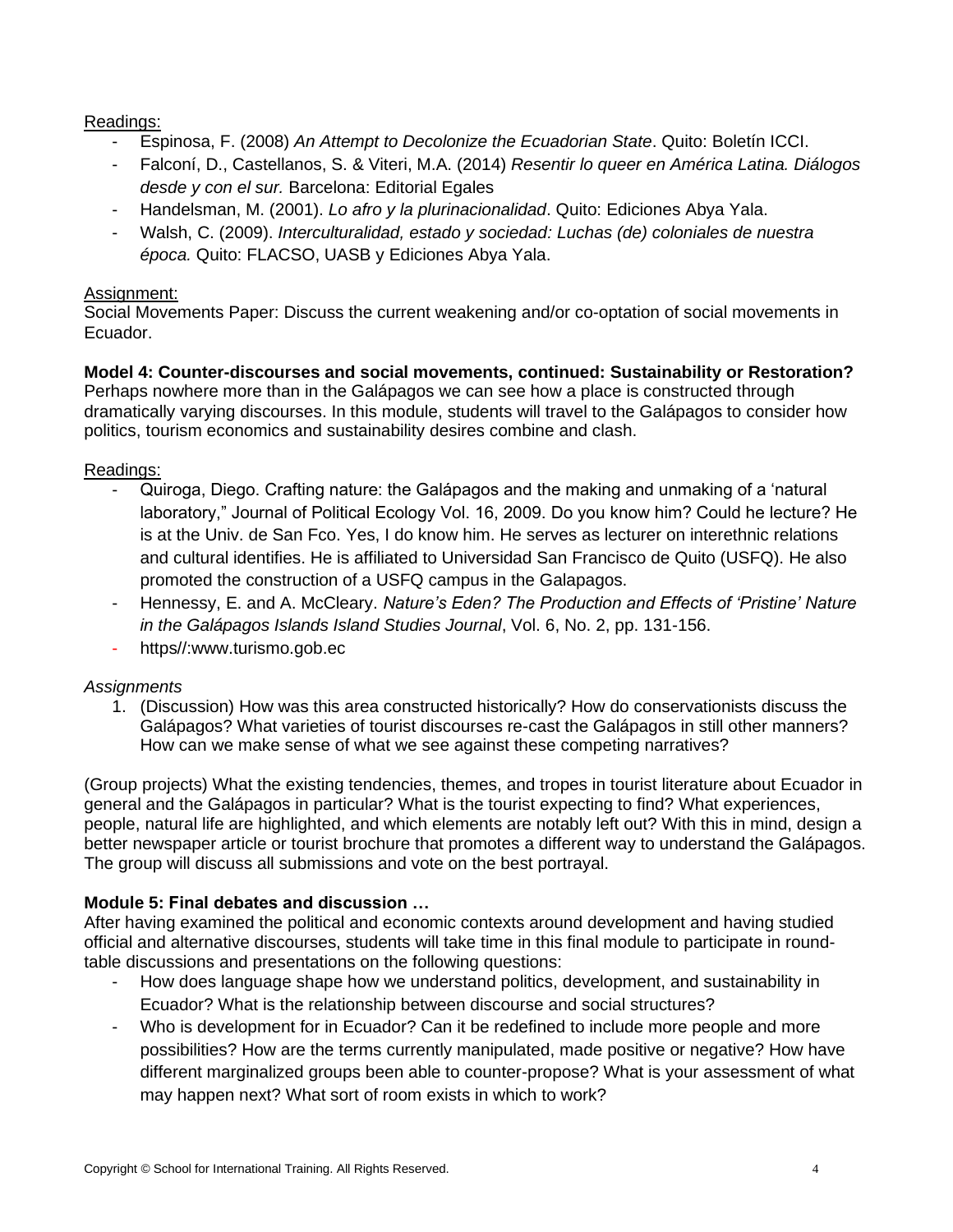Final Exam: Short answer questions and short essay on discourse and power in Ecuador.

#### Readings:

- Echeverría, B. (2011). *Discurso crítico y modernidad. Ensayos escogidos.* Bogotá: Ediciones Desde Abajo.
- Handelsman, M., & Berwald, O. (Eds.). (2009). *Globalization and its apparitions. Intercultural engagements and disengagements seen from the south and the north.* Quito: Editorial El Conejo.

Excursions to both rural and urban areas throughout Ecuador link classroom learning to interactions with institutional, community, and individual experiences of development paradigms, discourse practices, and politics. Key excursions and visits include:

- In Quito: FAS (*Fundación Ambiente y Sociedad),* SENPLADES (Secretaría de Planificación del Estado), Coordinadora Política de Mujeres Ecuatorianas, CDES (Comisión de Desarrollo Económico y Social), MIES (Ministerio de Inclusión Social y Económica).
- Intag Cloud Forest Reserve: This reserve is located in the buffer zone of the Cotacachi-Cayapas Ecological Reserve, one of the most biologically diverse regions in the world. Students experience directly this extraordinary feature. They also learn about the local community-based organization and the efforts to protect the forest where important water sheds originate. Key concepts like sustainability, restoration, quality of life, appropriate resource management, political mobilization, and environmental education are discussed thoroughly.
- En route to Galápagos, Guayaquil: In the port city of Guayaquil, activities include visits to the *Museo Antropológico y de Arte Contemporáneo*, *Parque Histórico de Guayaquil,* and *Instituto Nacional de Patrimonio Cultural*, in addition to sessions and discussions on cultural identity and difference, local urban imaginaries, development, export economy, and regionalism.
- Galapagos. After a day visit to Guayaquil, the group flies to San Cristóbal Island in the Galapagos. Main visits include the Charles Darwin Research Station, National Park Headquarters, tourism agencies, the USFQ campus, civil society organizations, artisan collectives, and natural history sites.

## **Evaluation and Grading Criteria**

Students are expected to take an active role in discussions and be responsible for readings.

#### Assessment:

| Power Relations and History Paper                 | 15%        |
|---------------------------------------------------|------------|
| Development Paradigms Journal                     | 15%        |
| Social Movements Paper                            | 15%        |
| <b>Galapagos Discussion &amp; Group Project</b>   | <b>20%</b> |
| <b>Final Exam</b>                                 | 25%        |
| Participation in discussions and group activities | 10%        |

#### Grading Scale

| 94-100% | А  |
|---------|----|
| 90-93%  | А- |
| 87-89%  | B+ |